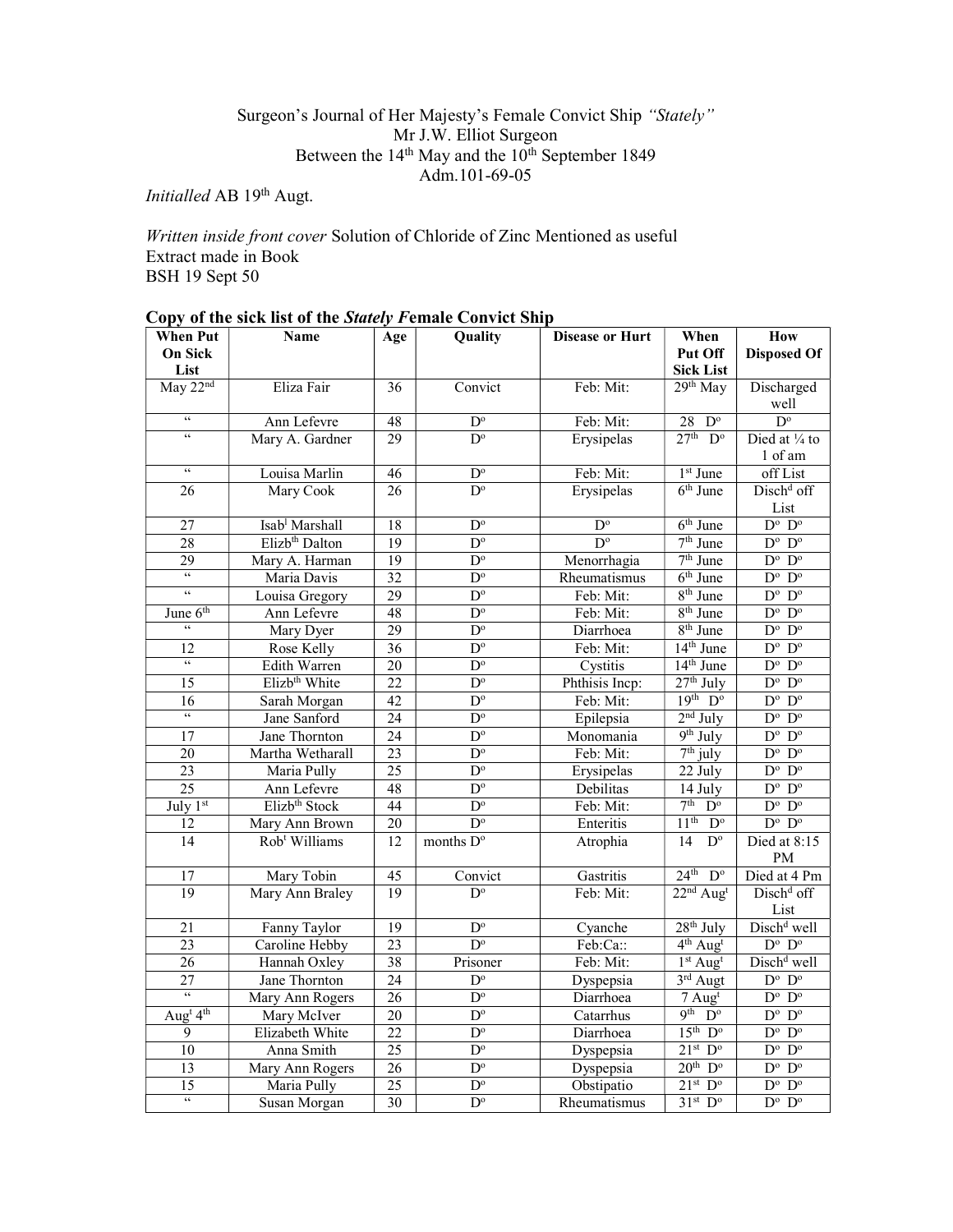| 18 | Mary Smith        | 31 | $D^{\circ}$          | Gastritis  | Died                              | at $10 AM$              |
|----|-------------------|----|----------------------|------------|-----------------------------------|-------------------------|
|    |                   |    |                      |            | Aug <sup>t</sup> $23^{\text{rd}}$ |                         |
| 66 | Margt Park        |    | Free Settler         | Erysipelas | $3rd$ Sept                        | $Dischd$ well           |
| 23 | J. McElliot       |    | Surgeon R.N.         | Erysipelas | 29 <sup>th</sup>                  | Duty                    |
| 25 | Maria Hobbins     | 22 | Prisoner             | Enteritis  | Died 28 <sup>th</sup>             | $8:45$ P.M.             |
| 29 | Elizabeth Whiting | 29 | $D^{\circ}$          | Gastritis  | 2rd<br>Sept                       | $Dischd$ well           |
| 31 | Catherine Short   | 37 | $\mathbf{D}^{\circ}$ | Catarrhus  | $2nd$ Sept                        | $D^{\circ}$ $D^{\circ}$ |

J.W. McElliot Surgeon Superintendent.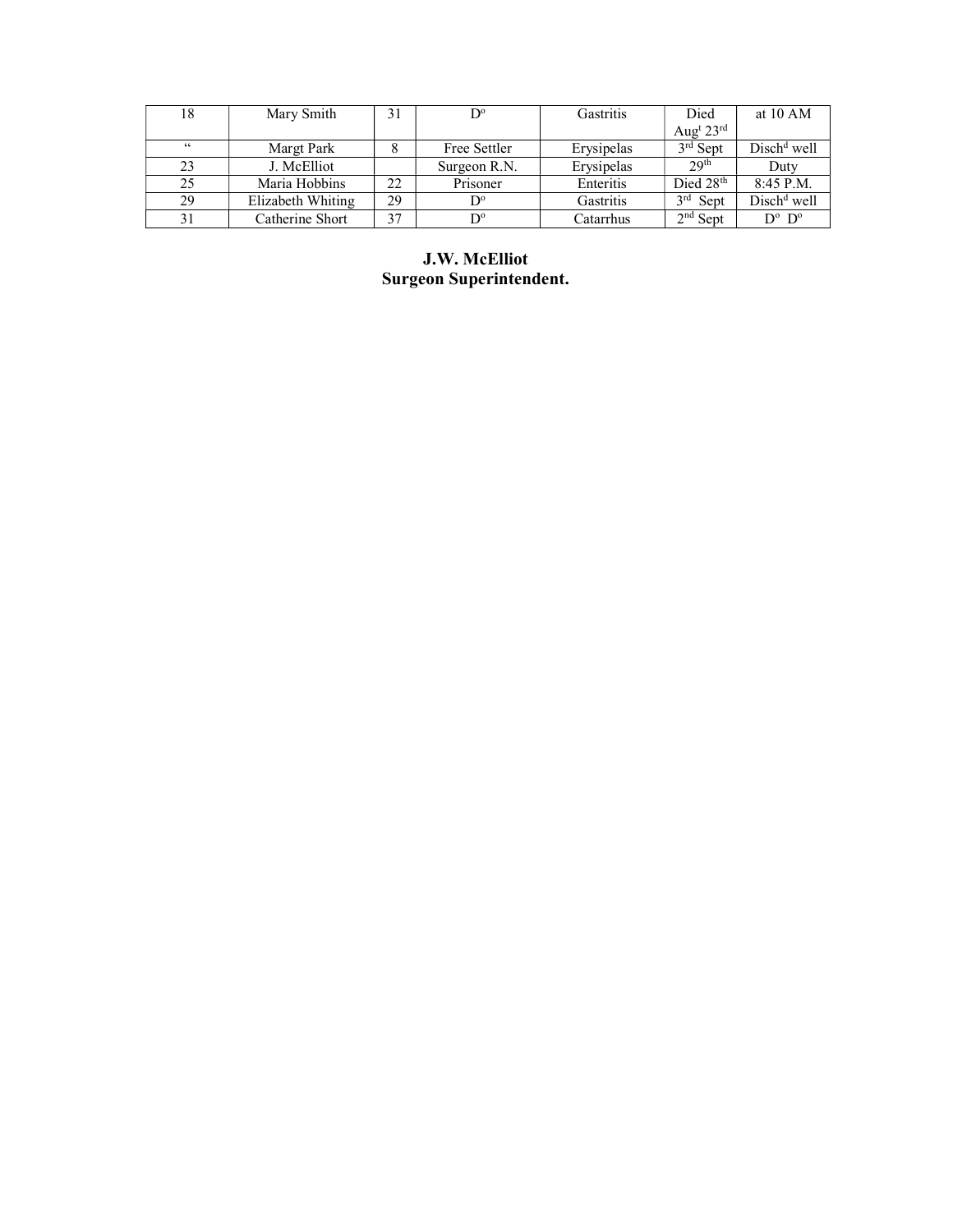#### PB010323.JPG

## Medical and Surgical Journal of Her Majesty's Convict Ship Stately between the 14<sup>th</sup> May and the 10th September 1849 during which time the said ship has been employed in conveying Prisoners to Hobart Town, Van Diemen's Land

| Nature of<br><b>Disease</b>          | No.<br>of<br>Case | Men's Names, Ages,<br>Qualities, Time when<br>and where taken ill,<br>and how disposed of.                                                                               | The History, Symptoms, Treatment, and Daily<br>Progress of the Disease or Hurt.                                                                                                                                                                                                                                                                                                                                                                                                                                                                                                                                                                                                                                                                                                                                                                                                                                                                                                                                                                                                                                                                                                                                                                                                                                                                                                                                                                                                                                                                                                                                                                                                                                                                                                                                                                                                                                                                                                                                         |
|--------------------------------------|-------------------|--------------------------------------------------------------------------------------------------------------------------------------------------------------------------|-------------------------------------------------------------------------------------------------------------------------------------------------------------------------------------------------------------------------------------------------------------------------------------------------------------------------------------------------------------------------------------------------------------------------------------------------------------------------------------------------------------------------------------------------------------------------------------------------------------------------------------------------------------------------------------------------------------------------------------------------------------------------------------------------------------------------------------------------------------------------------------------------------------------------------------------------------------------------------------------------------------------------------------------------------------------------------------------------------------------------------------------------------------------------------------------------------------------------------------------------------------------------------------------------------------------------------------------------------------------------------------------------------------------------------------------------------------------------------------------------------------------------------------------------------------------------------------------------------------------------------------------------------------------------------------------------------------------------------------------------------------------------------------------------------------------------------------------------------------------------------------------------------------------------------------------------------------------------------------------------------------------------|
| <b>Febris</b><br><b>PB010324.JPG</b> | 1                 | Eliza Fair "Convict"<br>Æt: 36 attacked with<br>Fever May 22 <sup>nd</sup><br>Discharged well<br>29 <sup>th</sup> d <sup>o</sup>                                         | Suffered from considerable Sea Sickness on first quitting<br>Harbour, was attacked this morning with excruciating<br>pain in the head, more particularly over the orbits pain of<br>back and lower extremities, shivering and slight sickness<br>of stomach, Tongue thickly coated white, pulse hard and<br>full, skin hot and dry, constant thirst for cold drink.<br>Bowels not relieved for the last two days.<br>V.S. ad $\lambda y$<br>Rx Hyd: Chl: gr vi<br>Ext: Colo: Comp: gr viii in pil ii statim sumendus<br>To be followed by Sol: Sulph: Mag: 3 iv Barley<br>Vesp: Bowels opened freely from medicine administered<br>this morning. Headache still severe. Skin hot, thirst, pulse<br>much the same as in the morning.<br>Rx Hyd: Chl: gr ij<br>Pulv: Antim: Pot: Tart: gr 1/8 4tis horis cum Mist:<br>Salin: Effervese:<br>$23rd$ Has taken medicine as directed still complains of<br>great headache pains in different parts of the body, less<br>fever but the thirst continues urgent, with great<br>restlessness and tossing about the extremities, to continue<br>medicine.<br>Vespere. Head symptoms the same as in the morning<br>has been twice purged, the skin is somewhat moist pulse<br>less frequent still considerable thirst, directed clothes<br>wetted in cold vinegar and water to be kept constantly<br>applied to the frictions.<br>24 <sup>th</sup> Less headache pulse still somewhat frequent but soft,<br>skin continues considerably above its natural standard, but<br>moist. Gums slightly inflamed from Calomel, Bowels not<br>opened since yesterday, Omit powders.<br>Rx. Sol: Sulph: Mag: 3 iij statim<br>Vesp: Bowels freely opened by medicine presented in<br>morning and all the symptoms much improved. To have<br>the Saline Draught only.<br>25 <sup>th</sup> Considerably improved, pulse almost natural, skin<br>moist, Tongue becoming clean and complains of no<br>particular ailment.<br>27 <sup>th</sup> For the last two days has been using Quinine and is |
|                                      |                   |                                                                                                                                                                          | getting quite strong.<br>29 <sup>th</sup> No complaint discharged off List.                                                                                                                                                                                                                                                                                                                                                                                                                                                                                                                                                                                                                                                                                                                                                                                                                                                                                                                                                                                                                                                                                                                                                                                                                                                                                                                                                                                                                                                                                                                                                                                                                                                                                                                                                                                                                                                                                                                                             |
| PB010325.JPG<br><b>Erysipelas</b>    | 2                 | <b>Mary Ann Gardner</b><br>Convict æt: 29 taken ill<br>on the passage down<br>the Chanel May 22 <sup>nd</sup><br>Died 27 <sup>th</sup> of d <sup>o</sup> at<br>Plymouth. | This woman embarked on board the Stately under my<br>superintendence May 14 <sup>th</sup> at Woolwich at which time she<br>seemed to show a tolerable amount of health, during the<br>passage down the Chanel suffered from more or less Sea<br>Sickness, until this morning when she was suddenly<br>seized with shivering succeeded by rigors which                                                                                                                                                                                                                                                                                                                                                                                                                                                                                                                                                                                                                                                                                                                                                                                                                                                                                                                                                                                                                                                                                                                                                                                                                                                                                                                                                                                                                                                                                                                                                                                                                                                                   |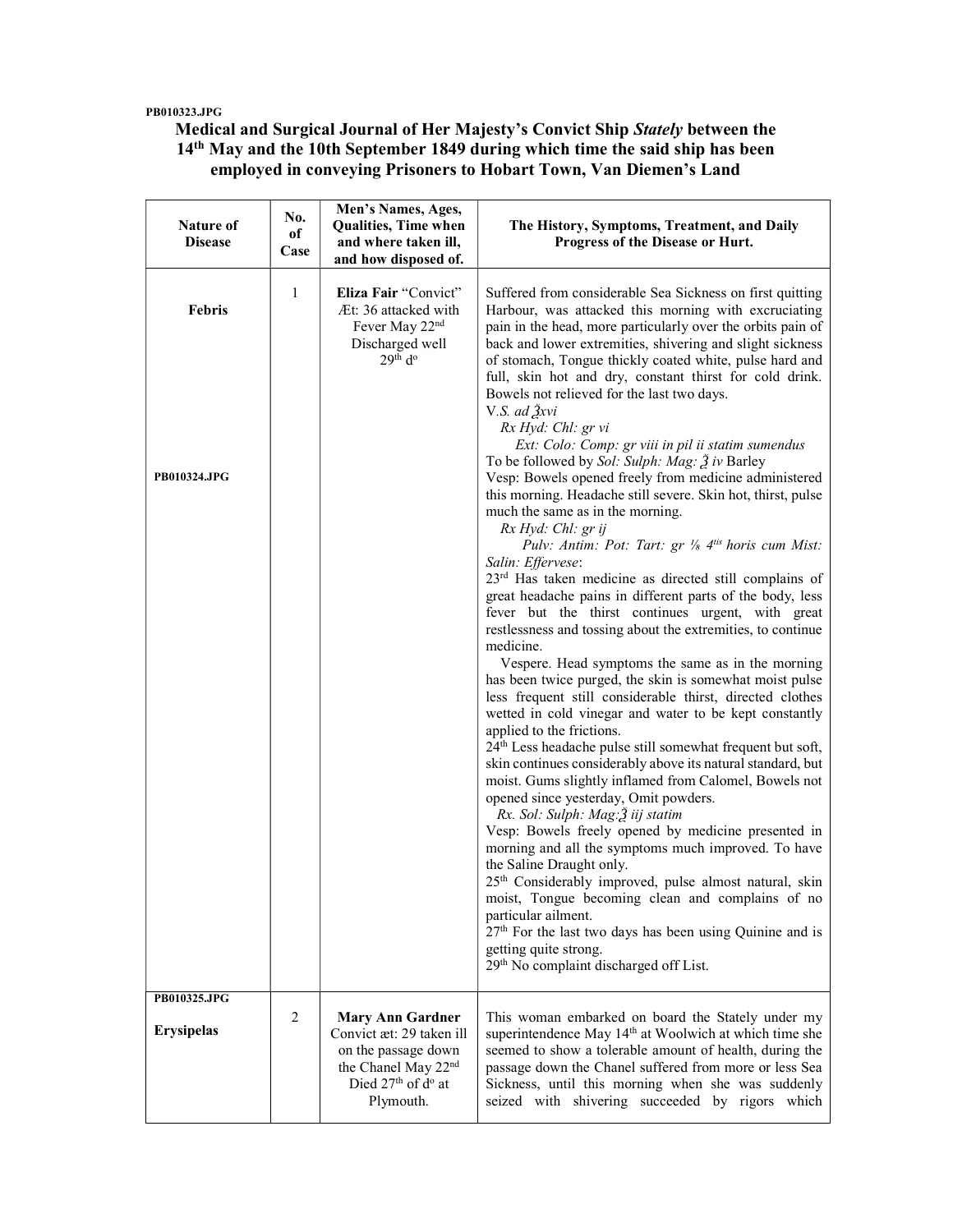| PB010326.JPG      |   |                                                                                                           | continuing for some time gradually gave way to heat of<br>skin thirst and throbbing pain in the head. he was<br>administered an Emetic followed by Calomel and a Saline<br>purgative and placed in Hospital on fever diet.<br>23 <sup>rd</sup> Seemed greatly relieved by medicine till about noon<br>this day when she was again attacked with rigors which<br>lasted until evening when reaction set in she became hot<br>restless and feverish complained of considerable<br>throbbing pain in the head with a frequent full pulse and<br>thirst.<br>$V.S. B. ad \, \lambda xvi$<br>Rx Hydrarg: Chlorid: gr xi statim post horas six.<br>Mag: Sulph: 3j<br>Salin: Pot: Tart: gr 1/8 4tis horis<br>Head to be shaved $&$ kept wetted with cloths dipped in<br>cold vinegar & water, Barley water for drink.<br>24 <sup>th</sup> Face and scalp considerably swollen with a deep red<br>& pungent heat tongue white and furred pulse 110 full and<br>hard, great thirst, complains chiefly of pain and tightness<br>in the part and of a sense of burning prickling pain, Bowels<br>freely opened, made several deep incisions in the part and<br>applied warm fomentation to the bleeding surface pergat.<br>Vesp <sup>r</sup> ; Pain of head and tension greatly relieved by<br>incisions made this morning – and she has been less<br>restless and slept.<br>Rx Liq': Ammon: Acet: 3ij<br>Mist: Camph:<br>Živ<br>Žj<br>Syrupi<br>M <sup>4tis</sup> horis sumendus<br>25 <sup>th</sup> Head much more swollen pulse 100 small and hard,<br>tongue white, thirst urgent, skin hot, wanders very much<br>but still replies to questions with considerable correctness,<br>during the night had been violently delirious and had got<br>out of bed repeatedly in spite of attendant.<br>Applicatur Emp: Lyttæ nuche capitis – to have Quinine<br>& ammonia every two hours. Beef Tea.<br>Vesp: slightly improved more quiet and rational pulse less<br>frequent, has taken her medicine & Beef Tea.<br>26 <sup>th</sup> Much worse Erysipelas inflammation not extended<br>but her tongue has become dry dark brown and fissured,<br>pulse small 120 weak, the entire surface of body below the<br>natural standard, and the extremities exceedingly cold, lies<br>in a semi-conscious state, unable to answer to enquiries.<br>Impeded breathing, wine and Ammonia, every 2 hours.<br>Sinapisms to the calves & legs & Lobes of Fat, with Bottle<br>of hot water.<br>6 P.M. Gradually sinking, pulse 130 thready, extremities<br>cold, in this state she continued to sink and expired at $\frac{1}{4}$<br>to 1 o'clock A.M. on the morning oof the $27th$ |
|-------------------|---|-----------------------------------------------------------------------------------------------------------|-------------------------------------------------------------------------------------------------------------------------------------------------------------------------------------------------------------------------------------------------------------------------------------------------------------------------------------------------------------------------------------------------------------------------------------------------------------------------------------------------------------------------------------------------------------------------------------------------------------------------------------------------------------------------------------------------------------------------------------------------------------------------------------------------------------------------------------------------------------------------------------------------------------------------------------------------------------------------------------------------------------------------------------------------------------------------------------------------------------------------------------------------------------------------------------------------------------------------------------------------------------------------------------------------------------------------------------------------------------------------------------------------------------------------------------------------------------------------------------------------------------------------------------------------------------------------------------------------------------------------------------------------------------------------------------------------------------------------------------------------------------------------------------------------------------------------------------------------------------------------------------------------------------------------------------------------------------------------------------------------------------------------------------------------------------------------------------------------------------------------------------------------------------------------------------------------------------------------------------------------------------------------------------------------------------------------------------------------------------------------------------------------------------------------------------------------------------------------------------------------------------------------------------------------------------------------------------------------------------------------------------------------------------|
| PB010327.JPG      |   |                                                                                                           |                                                                                                                                                                                                                                                                                                                                                                                                                                                                                                                                                                                                                                                                                                                                                                                                                                                                                                                                                                                                                                                                                                                                                                                                                                                                                                                                                                                                                                                                                                                                                                                                                                                                                                                                                                                                                                                                                                                                                                                                                                                                                                                                                                                                                                                                                                                                                                                                                                                                                                                                                                                                                                                             |
| <b>Erysipelas</b> | 3 | <b>Mary Cook</b><br>Convict æt: 26<br>Admitted at Plymouth<br>May $26th$<br>Discharged well<br>June $6th$ | Attacked with Erysipelas of the jaw and scalp the parts<br>were of a deep red without much increase of swelling or<br>heat tongue moist but covered with a yellowish brown<br>coating pulse $100$ – the above symptoms were ushered in<br>by rigors accompanied by more or less swelling of the<br>subcutaneous Lymphatic ganglia behind the Ears, and<br>under the jaw $-$ and the other premonitory symptoms, to<br>have an Emetic immediately.<br>Rx Hydrarg: Chloridi gr viij                                                                                                                                                                                                                                                                                                                                                                                                                                                                                                                                                                                                                                                                                                                                                                                                                                                                                                                                                                                                                                                                                                                                                                                                                                                                                                                                                                                                                                                                                                                                                                                                                                                                                                                                                                                                                                                                                                                                                                                                                                                                                                                                                                           |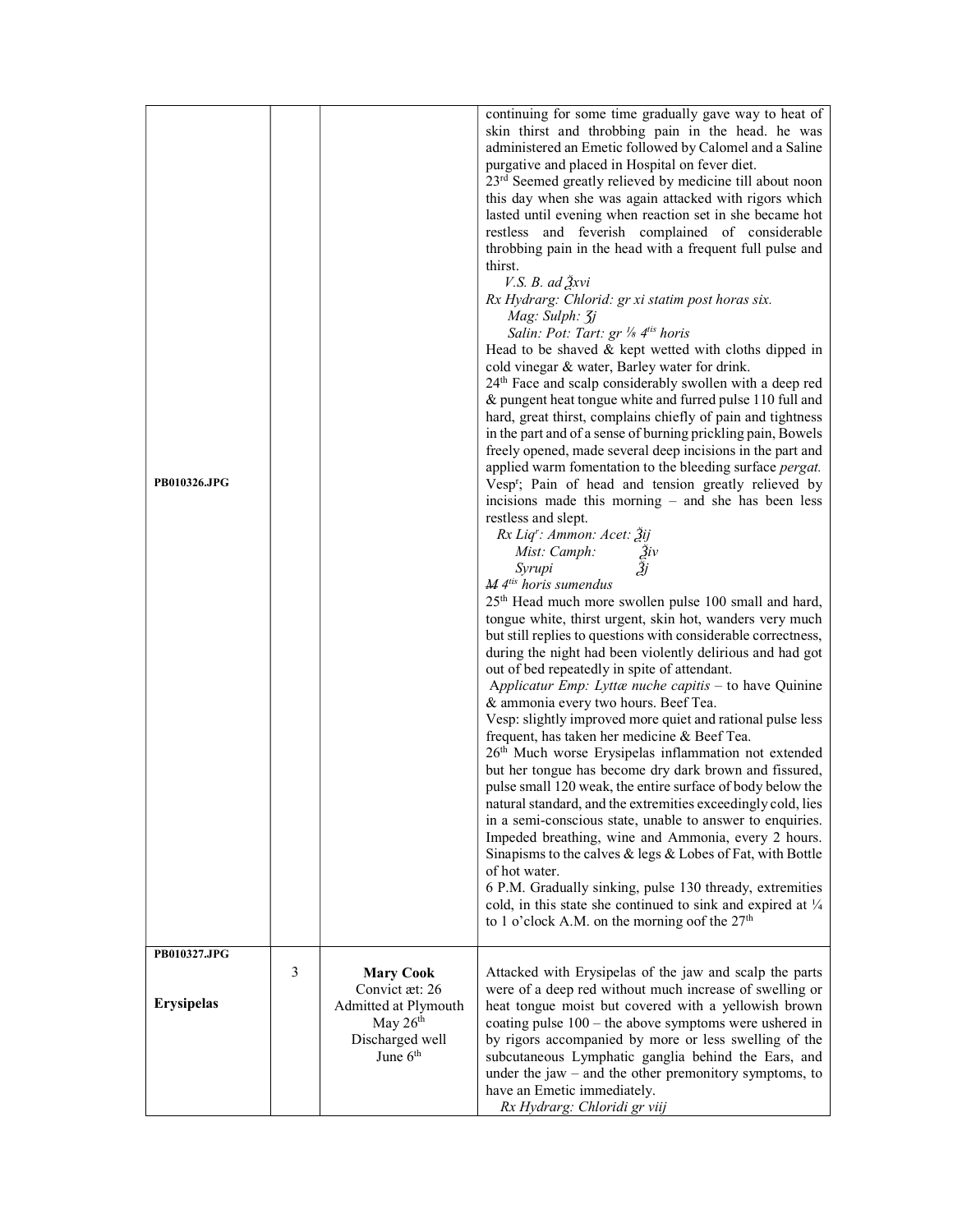| PB010328.JPG                      |   |                                                                                                      | To be followed by a Saline Purgative draught.<br>27 <sup>th</sup> Bowels freely opened by medicine and felt great relief<br>until 2 o'clock this morning when rigors set in followed<br>by increased heat of skin and thirst, violent pain in the<br>head and restlessness, pulse full and frequent.<br>V.S. B. ad $\lambda x$<br>Rx Mag: Sulph: 3j<br>Antim: Pot: Tart: gr 1/8 4tis horis<br>Cold applied to the head the hair having been removed -<br>Barley water for drink.<br>28 <sup>th</sup> Symptoms less urgent. Bowels freely opened by<br>medicine, skin moist, no return of rigors. Pergat<br>29 <sup>th</sup> Swelling of the head notably diminished the affected<br>parts not so hot and their color was less vivid, pulse 88,<br>less thirst, the tongue still white and furred but the heat of<br>skin greatly lessened.<br>Rx Liq: Am: Ant: Žij<br>Mist: Camph: <i>Jiij</i><br>Vin: Ipecac: $\int g^{tt?} x$<br>Syupi qs 4 <sup>tis</sup> horis<br>31 <sup>st</sup> Much improved in every respect, swelling greatly<br>diminished and desquamation has commenced pulse 80<br>Tongue less coated heat of surface not above the natural<br>standard to continue medicine.<br>June 2 <sup>nd</sup> Continues to get well redness and swelling almost<br>removed, heat of surface natural, complains principally of<br>weakness and long confinement in a bed; to have Quinine<br>& Broth, with a small portion of wine daily.<br>$6th$ Perfectly recovered & discharged off List.  |
|-----------------------------------|---|------------------------------------------------------------------------------------------------------|-----------------------------------------------------------------------------------------------------------------------------------------------------------------------------------------------------------------------------------------------------------------------------------------------------------------------------------------------------------------------------------------------------------------------------------------------------------------------------------------------------------------------------------------------------------------------------------------------------------------------------------------------------------------------------------------------------------------------------------------------------------------------------------------------------------------------------------------------------------------------------------------------------------------------------------------------------------------------------------------------------------------------------------------------------------------------------------------------------------------------------------------------------------------------------------------------------------------------------------------------------------------------------------------------------------------------------------------------------------------------------------------------------------------------------------------------------------------------------------------------------|
| <b>Erysipelas</b><br>PB010329.JPG | 4 | <b>Maria Pully</b><br>Convict æt: 25 taken ill<br>at Sea June 23rd<br>discharged well<br>July $23rd$ | Presented herself this morning complaining of general ill<br>health. States that about 2 o'clock this morning she was<br>attacked with a sharp rigor followed by heat of skin, thirst<br>and throbbing pain in the head, at present there is<br>considerable pyrexia with a coated tongue, nausea and<br>some flushing of face. Bowels irregular and have been so<br>for some time past, to have an Emetic draught<br>immediately - afterwards<br>Rx Hydrarg Chloridi gr vi<br>Ext Colo: Comp: gr viii<br>To be followed in six hours by a dose of Infusion of<br>Sulphate of Magnesia.<br>24 <sup>th</sup> Felt relieved until 2 o'clock this morning when she<br>again experienced a return of rigors, succeeded as in the<br>first instance by heat of skin increase of pain of head with<br>restlessness slight swelling and redness of the nose right<br>cheek and forehead swelling and inflammation of<br>subcutaneous Lymphatic ganglia under the ear and jaw of<br>same side, skin dark red, eyes injected her tongue white<br>there is much thirst and her pulse is 92 full and hard.<br>V.S. B. ad $\frac{\partial x}{\partial x}$<br>Rx Magnesia Sulph: 3j<br>Antim Pot Tart gr 1/8 4tis nil 6tis horis<br>Cloths wetted in a tepid solution of the Chloride of Zinc<br>to the forehead.<br>25 <sup>th</sup> The entire face and scalp has this day become greatly<br>swollen with a deep red and pungent heat, the tongue<br>white and furred pulse 92 full and hard, has considerable |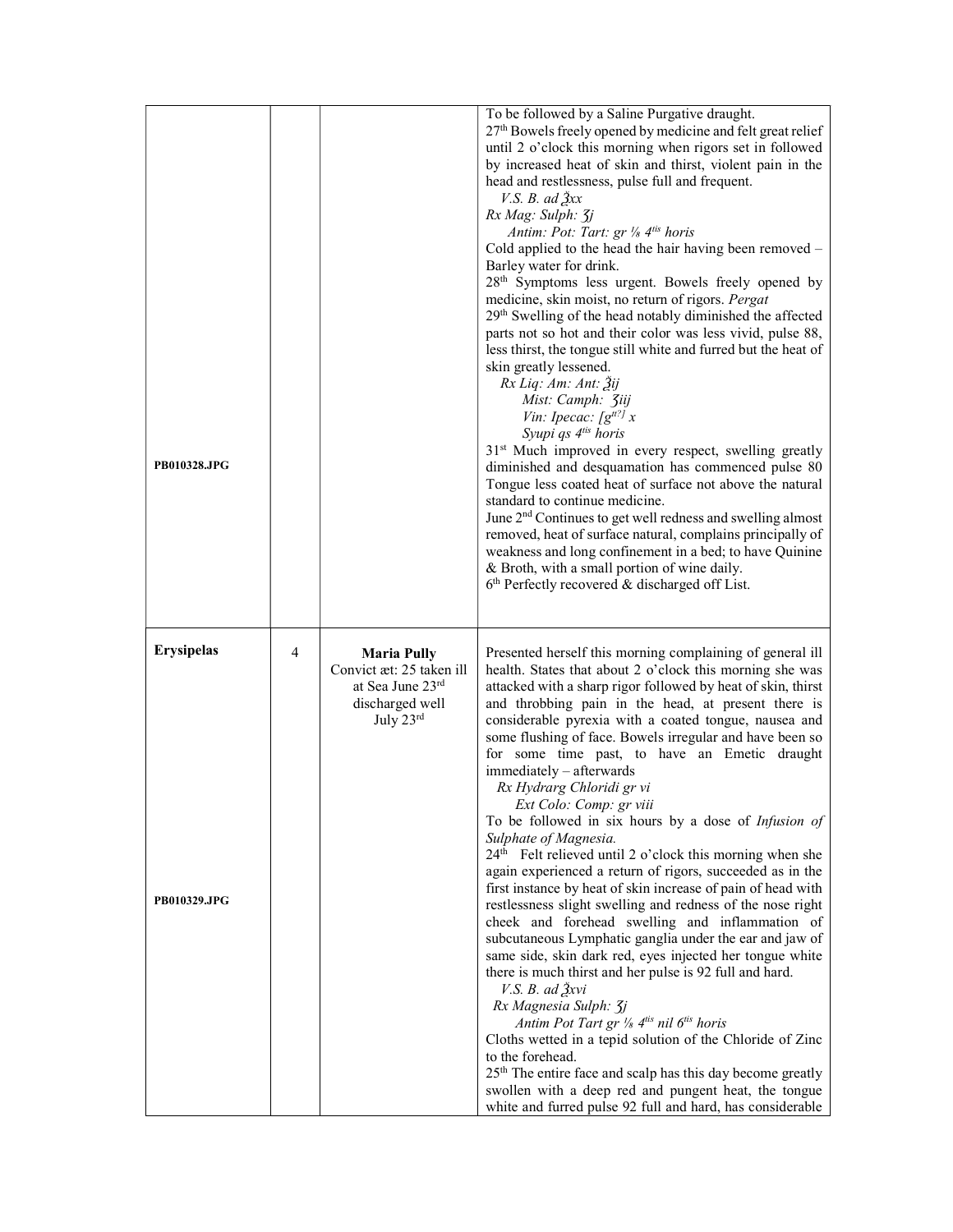| <b>PB010330.JPG</b>              |   |                                                                                                                                             | thirst, but the chief complaint is of a throbbing pain in the<br>head and a tightness and pricking burning pain in the part.<br>$Reptr V.S. B. ad \tilde{3}xiiAnd to continue medicine and tepid application as beforeVesp: less restlessness and has had some sleep.26th The febrile symptoms increased considerably aftermy visit last evening, the pain of the head and throbbingreturned and towards midnight she became delirious, thismorning the head presents a much more swollenappearance pulse 92 and hard tongue white much thirstand the skin hot, made several deep incisions throughoutthe full extent of the inflamed part, and had clothes rungout of hot water applied to the bleeding surface.Rx Hyd: Chl; gr v statim.27th Swelling and redness diminished the affected part notso hot and the color less vivid pulse 88 less thirst tonguestill coated white, a few Bullo have appeared on the lowerpart of face which I had sprinkled with flour.Rx Potass: Carb: \partial jAcid Cit: gr ivVin: Ipec: m viiiSyrup: Simp: q s]Fiat haustus sexta quaque hora sumendus28th In every respect much improved quite collected andcomfortable pulse 86 less thirst, tongue cleaning heat ofsurface becoming natural and slept for the most part of thenight. Contr.30th Says she has no complaint but weakness to haveQuinine & Broth with wine daily – under this treatmentwith occasional mild doses of Aperient medicine herstrength daily improved and 22nd July she was dischargedoff the List.$ |
|----------------------------------|---|---------------------------------------------------------------------------------------------------------------------------------------------|----------------------------------------------------------------------------------------------------------------------------------------------------------------------------------------------------------------------------------------------------------------------------------------------------------------------------------------------------------------------------------------------------------------------------------------------------------------------------------------------------------------------------------------------------------------------------------------------------------------------------------------------------------------------------------------------------------------------------------------------------------------------------------------------------------------------------------------------------------------------------------------------------------------------------------------------------------------------------------------------------------------------------------------------------------------------------------------------------------------------------------------------------------------------------------------------------------------------------------------------------------------------------------------------------------------------------------------------------------------------------------------------------------------------------------------------------------------------------------------------------------------------|
| <b>Enteritis</b><br>PB010331.JPG | 5 | <b>Mary Ann Brown</b><br>"Convict" æt: 20<br>taken ill at Sea<br>July $12th$<br>died on the 18 <sup>th</sup> d <sup>o</sup><br>at 8:15 P.M. | For the last week or so has suffered from an irregular and<br>constipated state of the Bowels. This morning complains<br>of pain in the abdomen, slept badly, three is considerable<br>pain on pressure pulse 90 small, has suffered one or two<br>slight rigors and the tongue is somewhat coated moist,<br>Bowels open from a purgative draught given yesterday.<br>Det': é Brach: Sang: ad Ѯxx statim<br>Rx Hyd: Chl: gr ii<br>Opii gr 1/4 in pil i $6^{$ } horis<br>Warm fomentations to the parts.<br>13 <sup>th</sup> The pain continues but somewhat slighter there is<br>occasional retching and vomiting of green bilious matter.<br>Appl <sup>r</sup> Cucurb: Cruent: part abdomen. To have a<br>purgative enema, with an occasional effervescent draught<br>and to continue pill as ordered yesterday.<br>14 <sup>th</sup> Pain has recurred at intervals and more so within the<br>last six hours, the stomach continues to reject every thing<br>excepting the effervescing mixture, she complains of pain<br>being of a more burning nature aggravated by pressure,<br>lies on her back with her knees drawn up. Bowels twice<br>opened.<br>Applicatum Emp: Lyttæ parti; et Rep <sup>tr</sup> Pil et Haustus<br>tertia hora.<br>15 <sup>th</sup> Pain continues but less severe the anxiety of<br>countenance increases and the stomach continues to reject<br>all fluid, the pulse is small and frequent tongue coated                                                                                |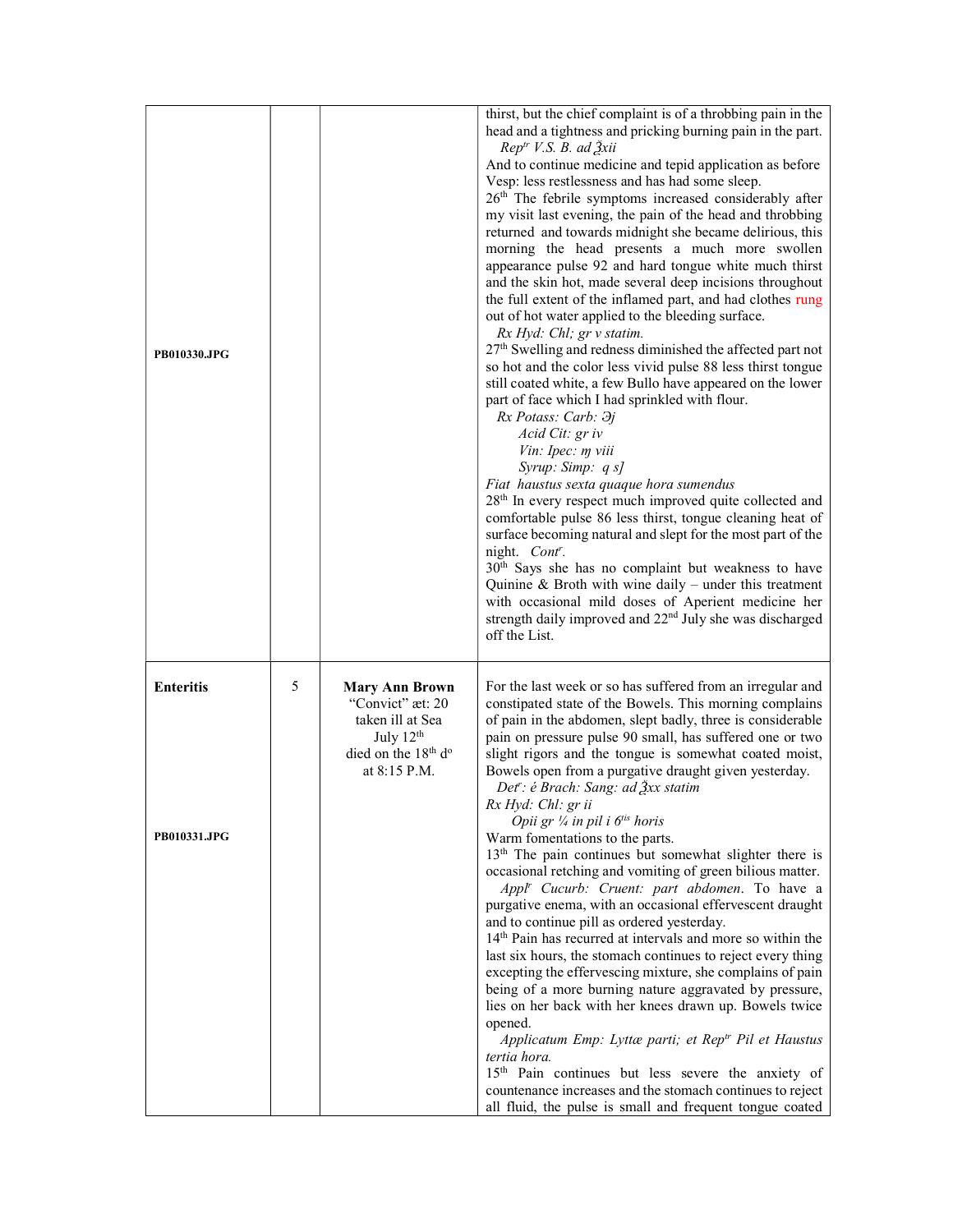|                                   |   |                                                                                                                                                                      | dark with red tip and edges, the abdomen continues<br>painful on pressure dozed a little during the night is<br>extremely low to continue medicine with an Anodyne<br>Enema.<br>16 <sup>th</sup> The symptoms continue with but little variation, but<br>the exhaustion has greatly increased with repeated alvine<br>discharges of highly offensive matter, inducing great<br>exhaustion. Omit medicine and to have Port Wine freely.<br>17 <sup>th</sup><br>Greatly exhausted stools continue to pass<br>involuntarily, in this state she continued gradually getting<br>worse and sank exhausted on the following day at 8:15<br>P.M.                                                                                                                                                                                                                                                                                                                                                                                                                                                                                                                                                                                                                                                                                                                                                                                                                                                                                                                                                                |
|-----------------------------------|---|----------------------------------------------------------------------------------------------------------------------------------------------------------------------|---------------------------------------------------------------------------------------------------------------------------------------------------------------------------------------------------------------------------------------------------------------------------------------------------------------------------------------------------------------------------------------------------------------------------------------------------------------------------------------------------------------------------------------------------------------------------------------------------------------------------------------------------------------------------------------------------------------------------------------------------------------------------------------------------------------------------------------------------------------------------------------------------------------------------------------------------------------------------------------------------------------------------------------------------------------------------------------------------------------------------------------------------------------------------------------------------------------------------------------------------------------------------------------------------------------------------------------------------------------------------------------------------------------------------------------------------------------------------------------------------------------------------------------------------------------------------------------------------------|
| PB010332.JPG<br><b>Gastritis</b>  | 6 | <b>Mary Smith</b><br>"Convict" æt: 31<br>Taken ill at Sea<br>Aug <sup>t</sup> 18 <sup>th</sup><br>Died $23^{\text{rd}}$ of $d^{\circ}$<br>at 10 A.M.                 | Applied this afternoon suffering from constant vomiting.<br>Effervescing Saline Draught with opiates were given, but<br>did not allay the sickness the vomiting of Bilious matter<br>was incessant with pain and a sense of burning heat the<br>pulse was very feeble, surface cold anxious expression of<br>countenance and tongue coated, she was bled. Cupping<br>glasses applied to the abdomen, afterwards Blisters, Hyd<br>[ammoni? ] Acid, Opium, and all the other medicines<br>were applied, notwithstanding which she suddenly died<br>on the morning of the fourth day. The vomiting having<br>never ceased until within a few hours before death.                                                                                                                                                                                                                                                                                                                                                                                                                                                                                                                                                                                                                                                                                                                                                                                                                                                                                                                                           |
| <b>Erysipelas</b><br>PB010333.JPG | 7 | <b>J</b> McElliot<br>"Surgeon Superind <sup>ty</sup> "<br>taken ill at Sea<br>Aug <sup>t</sup> 23rd<br>29 <sup>th</sup> recovered<br>Sufficiently to resume<br>duty. | For the last few days experienced a sense of heats and<br>chills, which was followed this morning by violent<br>headache sickness and a feeling of general distress.<br>Tongue was very white but not much furred, took an<br>Emetic followed by a strong saline purgative, during the<br>afternoon and night voided several scybala from the<br>Bowels succeeded by bilious motions attended with<br>considerable relief, I still however experienced a sense of<br>great oppression with a constant degree of nausea and<br>continued to vomit much green and yellow fluid which<br>was intensely sour to the taste - on the following day<br>24 <sup>th</sup> Erysipelas began to manifest itself by swelling and<br>redness of the nose and which in less than 24 hours had<br>spread to the right cheek, subsequently across to the<br>side.<br>Mercurial<br>Purgatives<br>Saline<br>opposite<br>and<br>effervescing draughts were persevered in and on the 27 <sup>th</sup><br>the local inflammation appeared to have reached its<br>intensity, this being the fifth day from the commencement<br>of my illness.<br>29 <sup>th</sup> The swelling and inflammation had almost<br>disappeared, and which was followed by desquamation of<br>the cuticles.<br>30 <sup>th</sup> All traces of the disease have nearly disappeared.<br>During the latter part of the attack I was enabled to visit<br>the sick in Hospital of whom one was a little girl a (Free<br>Settler) suffering from a severe attack of Erysipelas, also<br>a case of Enteritis which I regret to add terminated in<br>death. |
|                                   |   |                                                                                                                                                                      |                                                                                                                                                                                                                                                                                                                                                                                                                                                                                                                                                                                                                                                                                                                                                                                                                                                                                                                                                                                                                                                                                                                                                                                                                                                                                                                                                                                                                                                                                                                                                                                                         |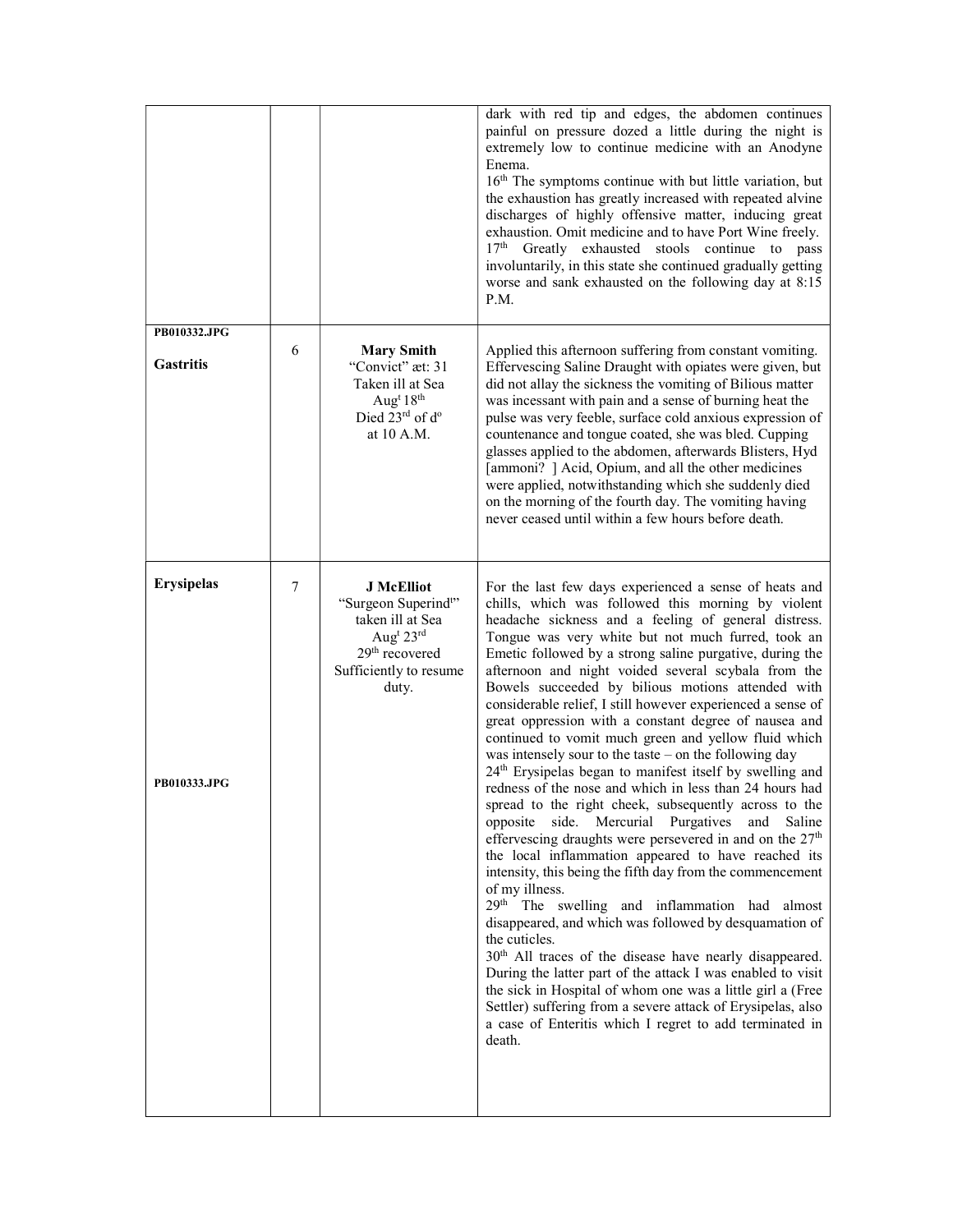| <b>Enteritis</b> | 8 | <b>Maria Hobbins</b><br>Prisoner æt: 22<br>Taken ill at Sea<br>Aug <sup>t</sup> 25 <sup>th</sup><br>Died 28th of D° 1849 | Admitted this morning with diffused pain all over the<br>abdomen heat of skin frequent small pulse, nausea and<br>vomiting, countenance anxious, tongue dry respiration<br>greatly accelerated and costal, urine scanty, lies on her<br>back the thighs flexed and complains of the slightest<br>pressure on the abdomen which is somewhat tumid. These                                                                                                                                                                                                                                                                                                                                                                                                                                                                                                                                                                                                                                                 |
|------------------|---|--------------------------------------------------------------------------------------------------------------------------|---------------------------------------------------------------------------------------------------------------------------------------------------------------------------------------------------------------------------------------------------------------------------------------------------------------------------------------------------------------------------------------------------------------------------------------------------------------------------------------------------------------------------------------------------------------------------------------------------------------------------------------------------------------------------------------------------------------------------------------------------------------------------------------------------------------------------------------------------------------------------------------------------------------------------------------------------------------------------------------------------------|
| PB010334.JPG     |   |                                                                                                                          | symptoms came on suddenly and apparently without any<br>exciting or other cause the patient having previously<br>enjoyed uninterrupted good health ordered a Purgative.<br>V.S. B. ad $\mathfrak{Z}xx$<br>Fomenting of hot water $ap1$ to the part<br>Vesp: Bowels feely opened pain and other symptoms<br>continue urgent.<br>Rept <sup>r</sup> . V.S.B. ad $\frac{3}{2}$ xx<br>Rx Hyd: Chl: gr ij<br>tertia hora<br>Opii gr $\frac{1}{4}$                                                                                                                                                                                                                                                                                                                                                                                                                                                                                                                                                             |
|                  |   |                                                                                                                          | 26 <sup>th</sup> Urgent pain with constant vomiting of green bilious<br>matter.<br>App <sup>tr</sup> Cucurb: Cruent: Abdomen<br>to have a purgative enema, with a Saline Effervescing<br>draught and Pill as yesterday.<br>27 <sup>th</sup> The stomach continues to reject every thing excepting<br>the effervescing draught complains of the pain being of a<br>more burning nature greatly aggravated by the slightest<br>pressure, lies on her back with the knees drawn up;<br>Bowels thrice opened in the night.<br>App <sup>tr</sup> Emp: Lyttæ abdomen and to continue medicine as<br>yesterday.<br>28 <sup>th</sup> Symptoms continue but with little variation great<br>exhaustion with repeated alvine discharges of highly<br>offensive matter to omit medicine. Beef Tea & Wine.<br>8 P.M. In being assisted to the night chair her strength<br>suddenly exhausted.<br>became<br>Stimulants<br>were<br>administered but without effect she became more<br>exhausted & expired at 8:45 P.M. |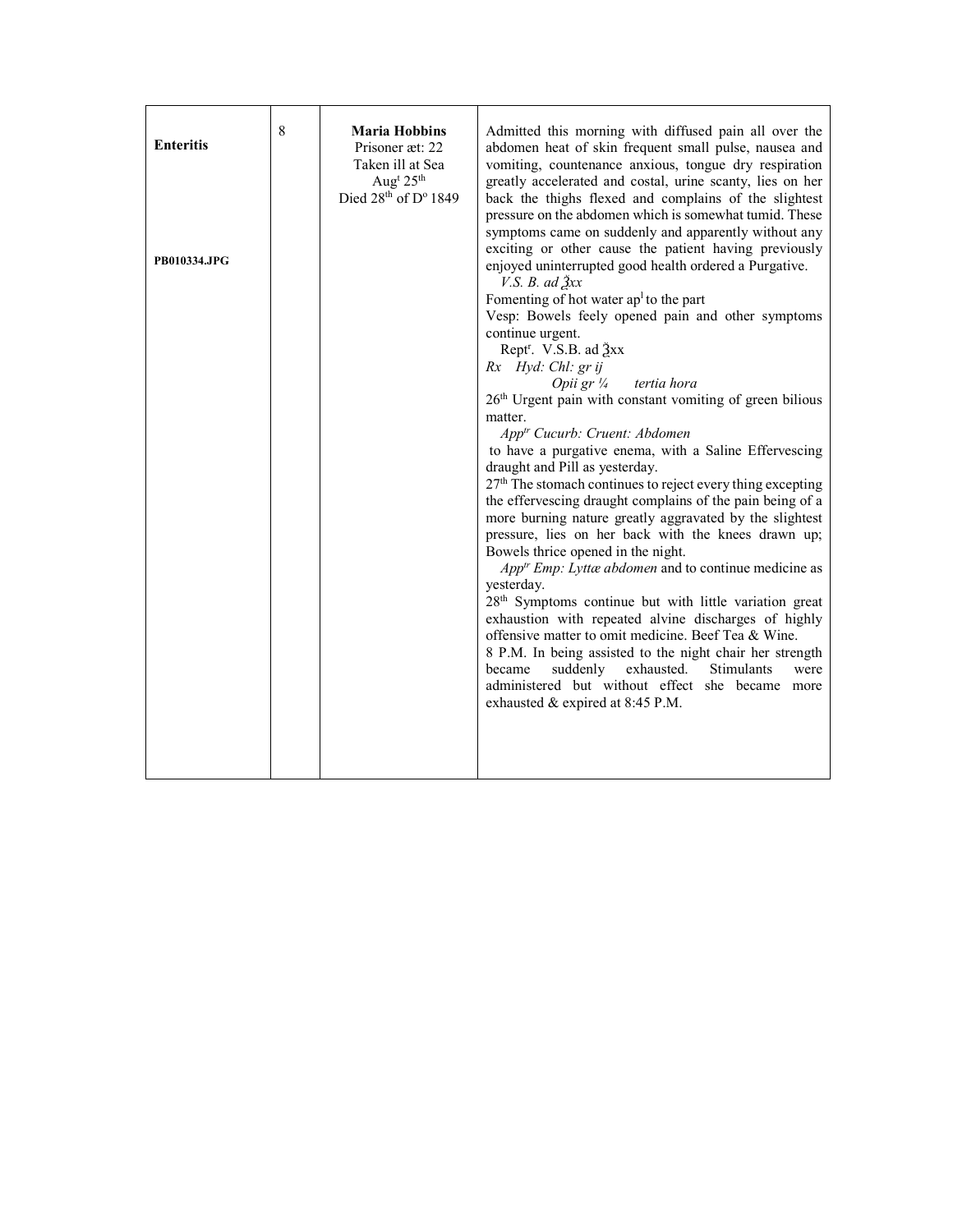### **Diseases** Nosologically arranged Numbers<br>
Discharged to<br>
Duty<br>
Duty<br>
Hospital<br>
Died on board<br>
Died on board<br>
Invalided<br>
Invalided<br>
Remaining<br>
Remaining<br>
Remaining<br>
Nos. of such Cases<br>
as are detailed in Pyrexiae Ord. I. Febres. Internulleates Quotutiana Tertiana Continua Synochus 11 11 1 Typhus Ord. II. Phlegmasiae. Phlogosis Pneumonia Rheumatismus  $\begin{vmatrix} 2 & 2 \end{vmatrix}$  2 Cynanche 1 1 1 Enteritis 2 2 5. 8 Gastritis 3 2 1 6 Ord. III. Exanthemata. Variola Rubeola Erysipelas 1 7 6 1 1 2.3.4.7 Vaccina Ord. IV. Haemorrhagiae Haemoptysis Phthisis incipiens Phthisis confirmata Menorrhagia 1 1 1 Ord. V. Profluvia. Catarrhus 3 3 3 Dysenteria Neuroses. Ord. I. Comata. Apoplexia Ord. II. Adynamiae. Dyspepsia 4 4 4 Ord. III. Spasmi. Asthma Diarrhoea Colica 3 3 Epilesia 1 1 1 1 Ord. Iv. Vesaniae. Amentia Mania 1 1 1 1 Cachexiae. Ord. I. Marcores. Tabes Phthisis Incipiens Atrophia 1 1 1 1

# A Nosological Synopsis of the Sick Book kept during the Period of this Journal, in conformity with the 30<sup>th</sup> Article of the Surgeons' Instructions.